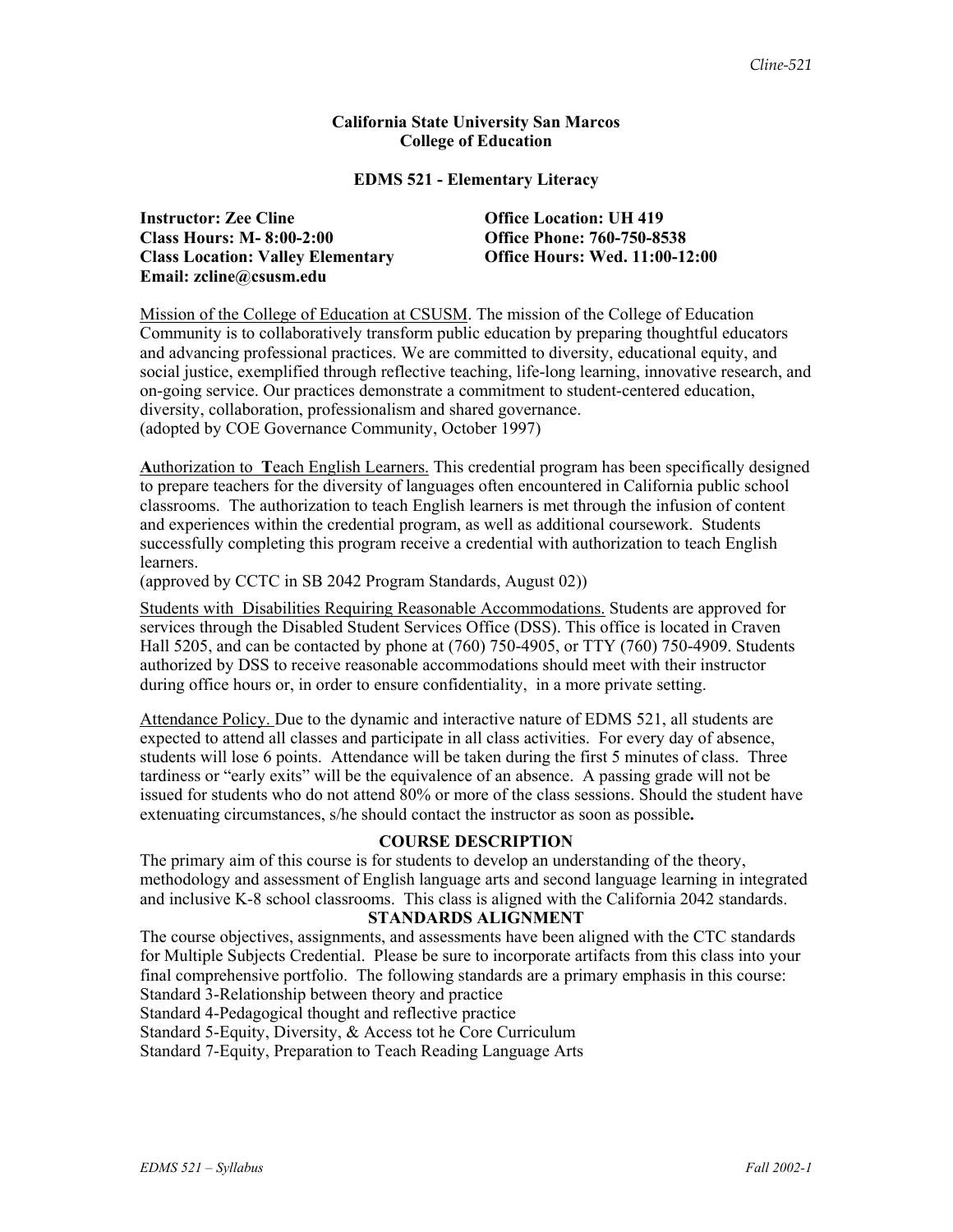# **TEACHER PERFORMANCE EXPECTATIONS (TPE) COMPETENCIES**

This course is designed to help teachers seeking the Multiple Subjects Credential to develop the skills, knowledge, and attitudes necessary to assist schools and district in implementing an effective programs for all students. The successful candidate will be able to merge theory and practice in order to realize a comprehensive and extensive educational program for all students. The following TPE's are addressed in this course:

Primary Emphasis

TPE 1a-Subject Specific Pedagogical Skills for MS Teaching

TPE 2-Monitoring Student Learning

TPE 3-Interpretation and Use of Assessments

TPE 4-Making Content Accessible

TPE 6-Developmentally Appropriate Teaching Practices

TPE 6a-Developmentally Appropriate Practices in Grades K-3

TPE 6b-Developmentally Appropriate Practices in Grades 4-8

TPE 6d-Teaching Special Education Populations in General Education Environments

Secondary Emphasis:

- TPE 5-Student Engagement
- TPE 7-Teaching English Learners
- TPE 8-Learning About Students
- TPE 9-Instructional Planning
- TPE 10-Instructional Time

TPE 11-Social Environment

TPE 13-Professional Growth

TPE 14-Educational Technology

TPE 15-Social Justice and Equity

# **OBJECTIVES**

### **KNOWLEDGE**

Teacher candidates will:

- gain an understanding of how a first and second language is acquired.
- gain an understanding of the reading process and its relationship to thought, language and learning.
- gain an understanding of how people learn to read and write in their first and second language
- become familiar with current approaches to the teaching of reading and writing and the theoretical bases of such approaches.
- become familiar with current approaches to the teaching of reading and writing in culturally and linguistically diverse elementary school classrooms
- become familiar with classroom diagnostic techniques and evaluation procedures.
- become familiar with current approaches to the teaching of reading and writing to children with special learning needs

#### **SKILLS**

Teacher candidates will:

- become sensitive observers of children's language using behaviors.
- analyze children's reading and writing behavior as a basis for making instructional decisions
- translate the results of formal and informal assessment of children's reading and writing behaviors into instructional plans
- develop the ability to select appropriate materials and instructional strategies to meet the individual needs of students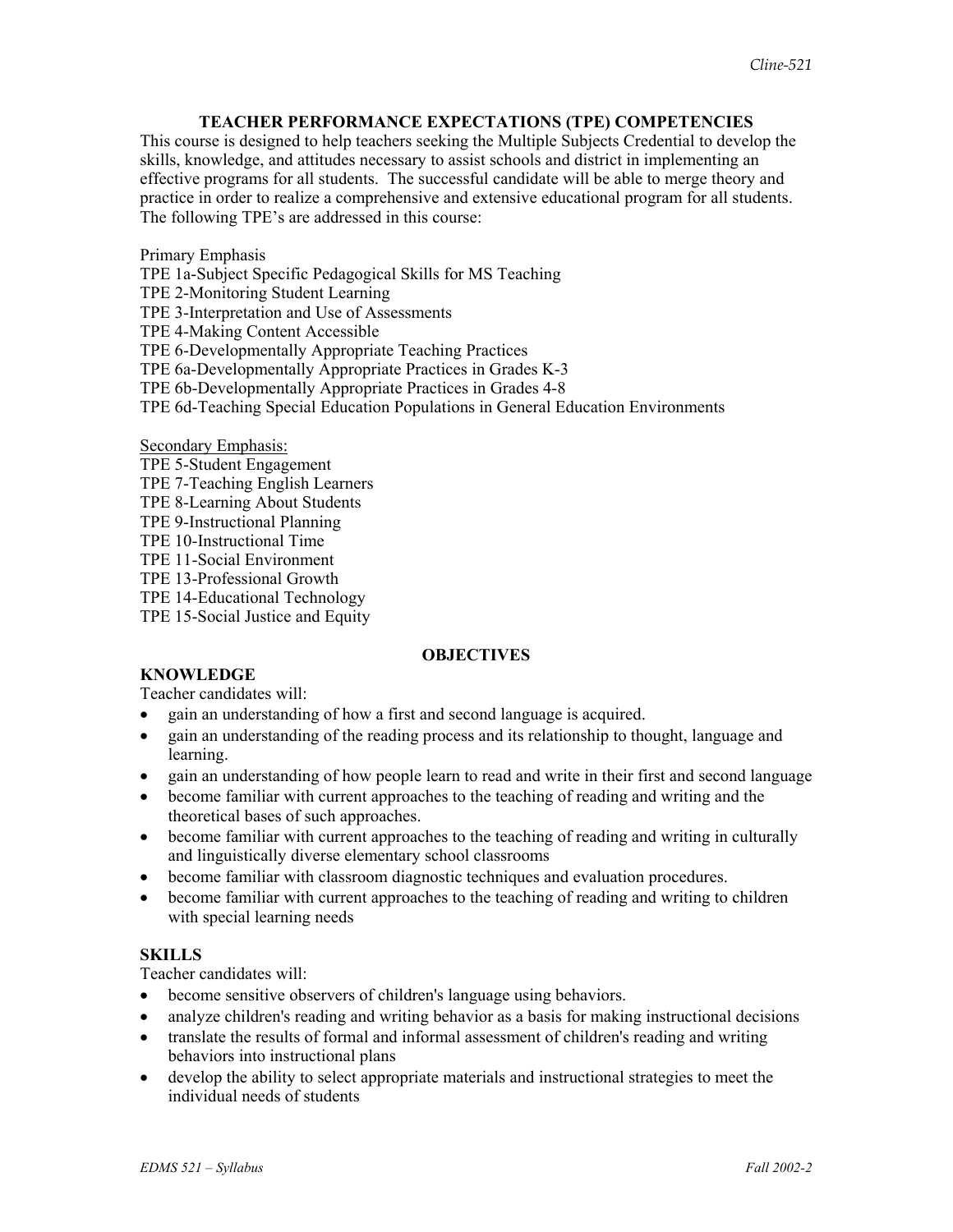• learn how to organize the classroom for teaching reading and writing to culturally and linguistically diverse populations.

# **ATTITUDES AND VALUES**

Teacher candidates will:

- develop an appreciation for the natural language abilities children possess for processing and producing print
- develop an appreciation for the need and value of integrating reading and writing into all areas of the curriculum
- affirm the importance of a rich environment for developing an effective language arts program.
- develop a sensitivity to and appreciation for culturally and linguistically diverse learners.
- develop a sensitivity to and appreciation for children with special learning needs
- develop an appreciation for the importance of reading and writing for their own personal and professional growth
- develop a respect for each student, his/her abilities and background and the student's right to instruction that meets his or her individual needs.

#### **REQUIRED TEXTS:**

Clay, M. (1993). An Observation Survey. Heinemann. Choate, J. (2000). Successful Inclusive Teaching. Allyn and Bacon  $3^{rd}$  edition) Gibbons, P. (1993). Learning to learn in a second language. Portsmouth, NH: Heinemann. *Reading/Language Arts Framework for CA Public Schools* CA Dept of Ed Tompkins, G.E. (2001). *Literacy for the 21st Century: A Balanced Approach, 3rd Edition.* Prentice Hall.

Zarrillo, J. J. (2002). Ready for RICA: A test preparation guide for California's Reading Instruction Competence Assessment. Merrill Prentice Hall.

#### **Course Requirements**

All students are expected to participate in class activities and demonstrate reflective learning. It is important that students are well prepared for course sessions by completing the readings and assignments scheduled before the class meeting. Unless otherwise negotiated with the instructor, all assignments are to be handed in on the due date. **Assignments not handed-in on due date will lose 10% of earned credit per day.** Assignments should be typed and double-spaced .

- RICA Notebook 25 points • Field Observations 26 points • Reading Strategy Lesson Plan 25 points
- Primary Case Study 24 points

#### **Grading**

| A     | $96 - 100$ |
|-------|------------|
| $A -$ | $90 - 95$  |
| $B+$  | 89-87      |
| В     | 86-83      |
| $B-$  | 80–82      |
| C+    | 77-79      |
| C     | 73-76      |
| C-    | 70-73      |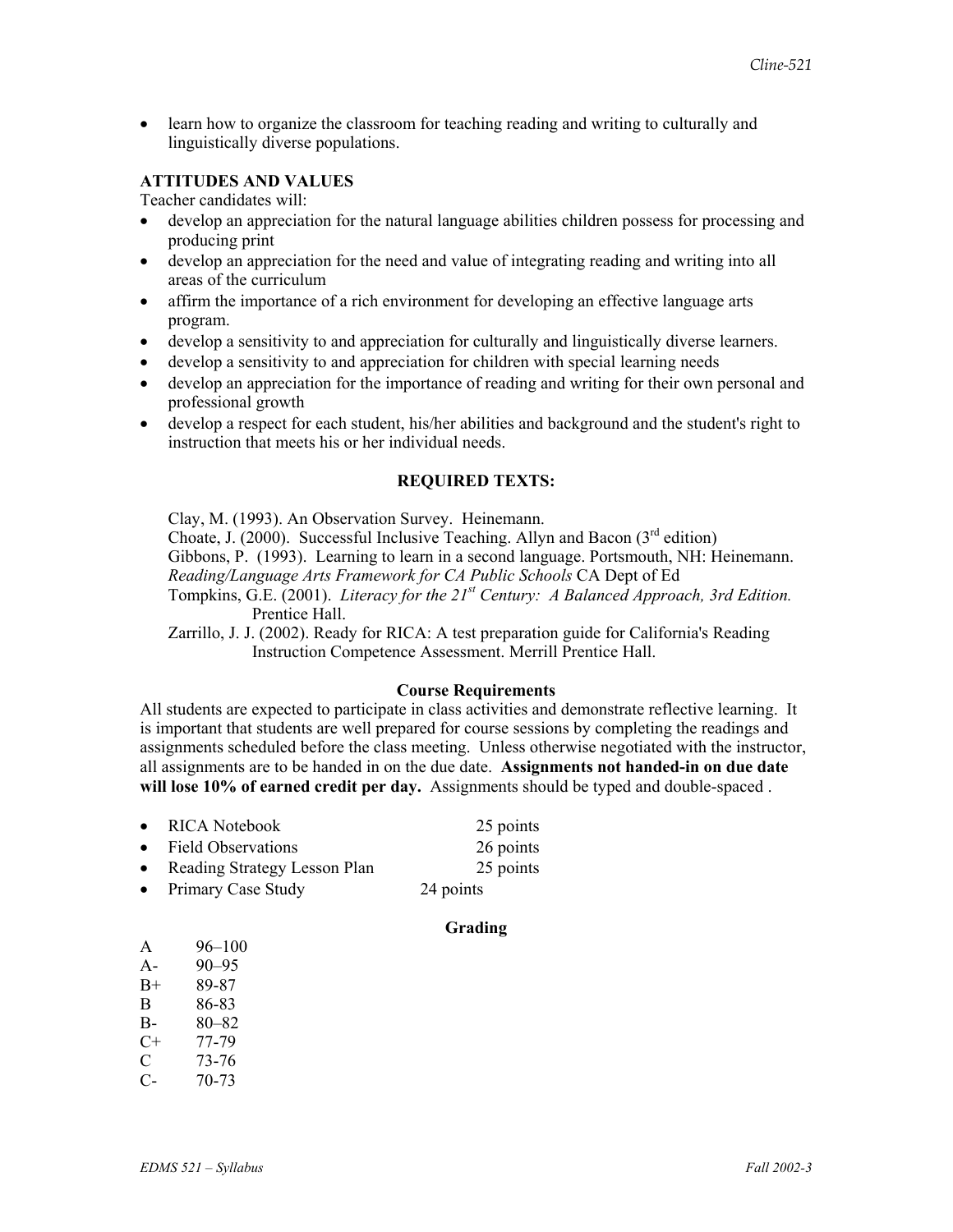# **ASSIGNMENTS:**

## **Language Arts Resource Notebook (25 pts)**

Each of you will develop a Reading/Language Arte Resource Notebook that will be used to inform your teaching. The Resource Notebook has two main objectives. First, is to demonstrate your learning and understanding of the reading and language arts. Second is to start building a resource for your own learning. Be creative and thoughtful in the compilation of the notebook it will be a demonstration that you are ready to teach the language arts to a diverse student population.

The Notebook will be organized around the 13 RICA Content Areas (see the RICA Registration Bulletin.

Each section of the notebook should contain the following:

- A RICA analysis sheet including: (a) what this content area(s) is about (Put it in your own words  $-2$  to 4 sentences), (b) 2 ways of assessing this content area (include rationale); and (c) 1 way of teaching it (description and accommodations). Describe the teaching strategy and explain how it supports reading, writing and/or language arts development.
- Lesson observation forms (except for section 1)
- A technology-rich assignment that enhances your teaching and student learning
- Lesson plans, articles, and any other resources collected within class or student teaching that would be helpful.

You can choose how to organize this information in your notebook. You may include course assignments (lesson plans, case study, mini book unit, classroom observations and interactive email journals), course handouts and materials from your classroom/school site, examples of lesson plans and student work, information from internet sources or professional journals. You may want to include strategies you will use to teach these content areas. You may even include pictures of students learning a specific strategy as well as your reflection on what was happening, why it worked or didn't work and why that was. You may include one (or more) successful activities that you used in the classroom (must be related to language arts instruction).

As you learn about assessment, phonemic awareness, the use of phonics, comprehension strategies and other components crucial to effective literacy instruction, compiling your resource notebook will help you prepare and review the content areas assessed by the RICA test. More importantly, it will serve as a resource for you in the future, and may be used for job interviews to illustrate your knowledge and experiences.

Note: Besides the course readings, Dr. Alice Quiocho's web site can also serve as a resource. The address is: http://www.csusm.edu/Quiocho. Click on "reading instruction portfolio." See the section on accommodations for ideas on ways to support second language learners. Note: See **www.ed.gov/free/** for free Educational Materials.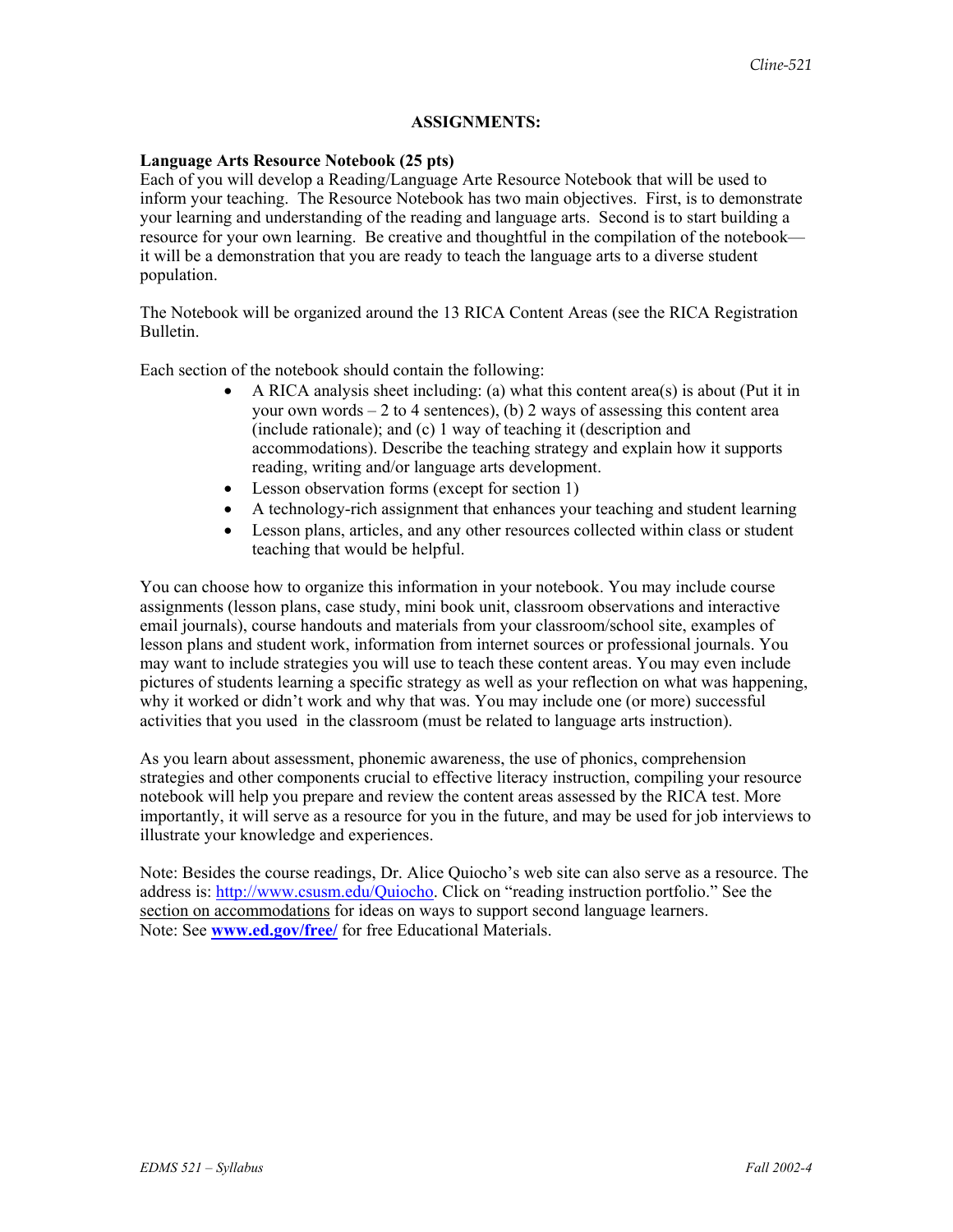# **Field Experience Observation Guide (26 pts) (Due October 13, 2003)**

When you are observing/participating in classrooms **BEFORE** you begin student teaching, please look for and write down your observations in the following areas and place in the appropriate section of your resource notebook. Jot down brief notes about the kinds of activities teachers and students are engaged in and your own reactions. Be sure to write observations and not judgments.

#### (Example:

Observation: Teacher taught "B"sound Students wrote words beginning with "B" Judgment: Teacher did a good job teaching "B" sound.

Please note: If you don't see something in your classroom, visit another class or grade level.

# **For each observation topic, please be sure to include: Topic, Date/time, Place (school/grade/classrooms), Activity, Reflective notes**

Example:

**Topic**: Phonics Instruction **Date/Time** 9/7/98 9:00-10:00 Place (school/grade/classrooms) Discovery Elementary, Monolingual 1<sup>st</sup> grade **Activity**: Teacher taught "B"sound using alphabet cards and the pocket chart. Students wrote words beginning with B then illustrated the following-bird, ball, balloon, and boat. **Reflective Notes:** The teacher did a good job being inclusive with all students. Accommodations were made for second language learners when the teacher used some word that were close cognates (ball-bola) to help the students make connections. I noticed that one of the children who has trouble focusing was seated next to the teacher. She was very effective in selecting children to participate in order to ensure that the students did not get out of hand.

Please do one observation sheet for each topic listed below using the form provided.

- Assessment Strategies
- Managing Reading Instruction
- Phonemic Awareness
- Concepts About Print
- Phonics Instruction
- Spelling Instruction
- Reading Comprehension
- Literacy Response and Analysis
- Content Area Literacy (include reading & writing)
- Writers Workshop
- Supporting Reading through Oral and Written Language Development
- Vocabulary Development
- Intervention Strategies (SDAIE; Scaffolds)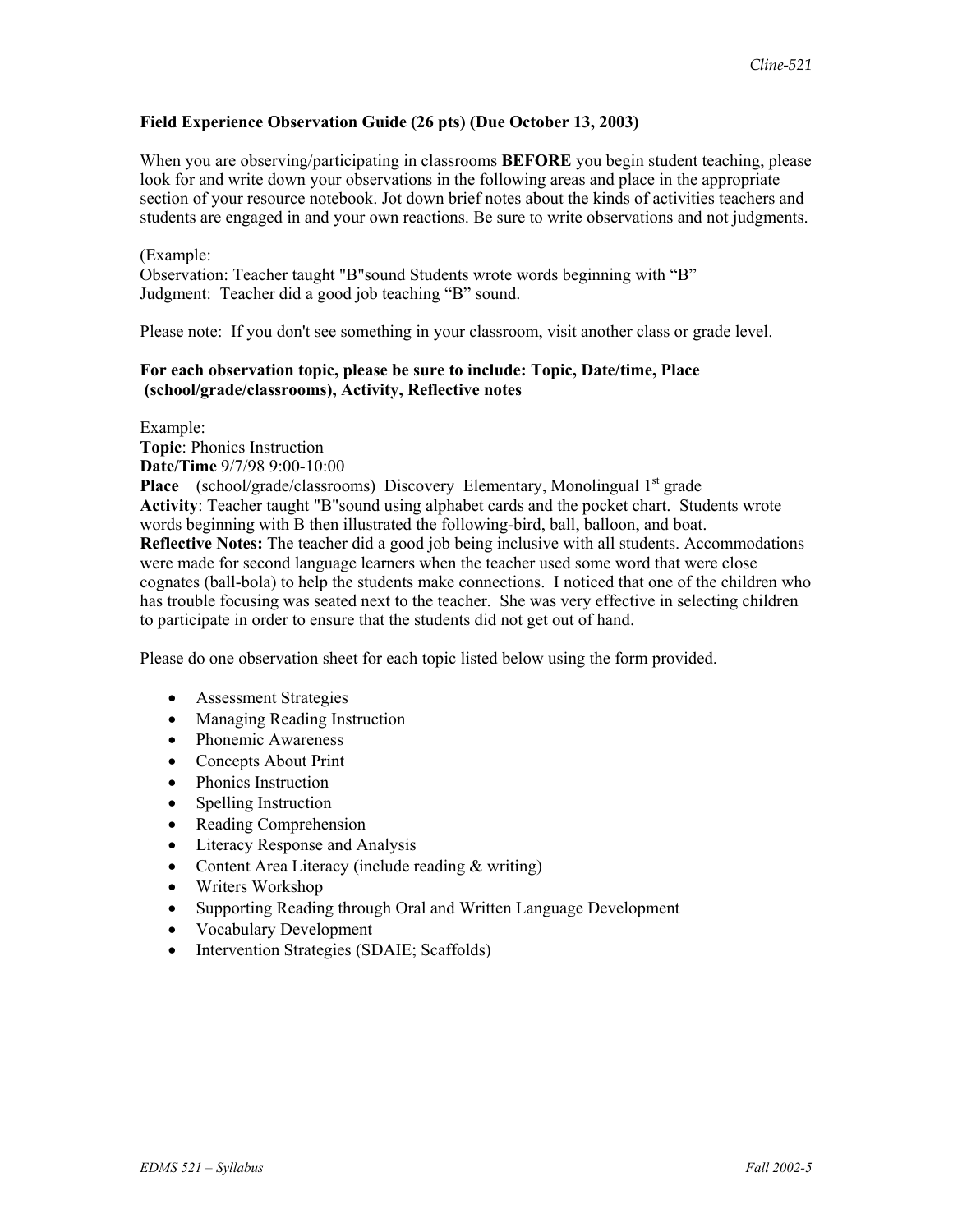| <b>Topic</b>                    |                                   |
|---------------------------------|-----------------------------------|
| Date/Time                       |                                   |
| Place (school/grade/classrooms) |                                   |
| Activity                        | <b>Reflective Notes to Myself</b> |
|                                 |                                   |
|                                 |                                   |
|                                 |                                   |
|                                 |                                   |
|                                 |                                   |
|                                 |                                   |
|                                 |                                   |
|                                 |                                   |
|                                 |                                   |
|                                 |                                   |
|                                 |                                   |
|                                 |                                   |
|                                 |                                   |
|                                 |                                   |
|                                 |                                   |
|                                 |                                   |
|                                 |                                   |
|                                 |                                   |
|                                 |                                   |
|                                 |                                   |
|                                 |                                   |
|                                 |                                   |
|                                 |                                   |
|                                 |                                   |
|                                 |                                   |
|                                 |                                   |
|                                 |                                   |
|                                 |                                   |
|                                 |                                   |
|                                 |                                   |
|                                 |                                   |
|                                 |                                   |

# **Field Experience Observation Form**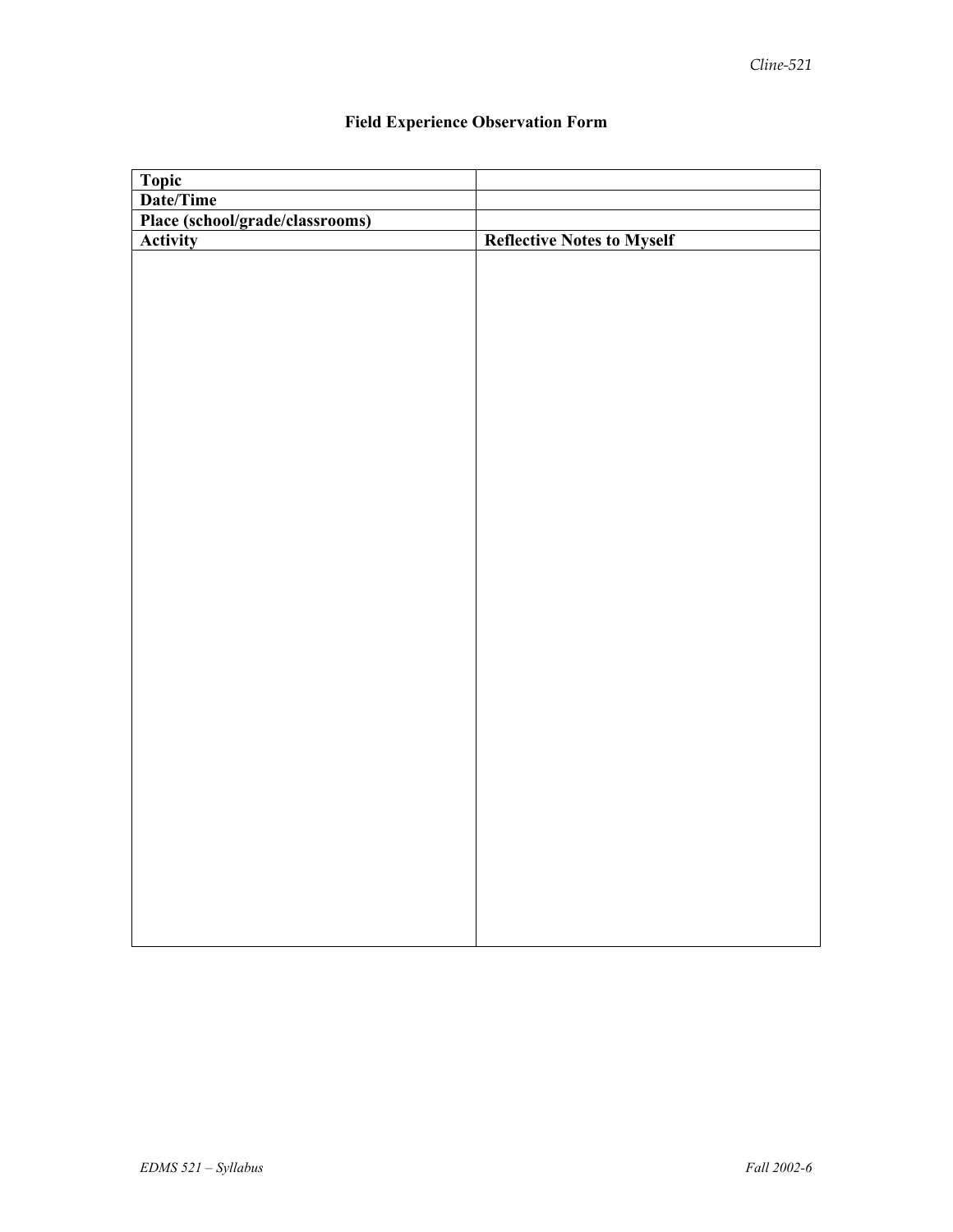# **Primary Case Study (24 pts)**

Each of you will be assigned a student to tutor each morning for half an hour two days a week. During this time you will be asked to complete an emergent reader/early reader assessment, develop an intervention plan, implement the plan, and conduct on-going assessments. At the end of the tutoring session, you will be asked to turn in a packet that includes the following:

**Assessment:** Running Records (one for each week), Clay Observation Survey, Teacher assessments (if available), and any other formal or informal assessments you have conducted.

**Intervention Plan:** Based on the information you have gathered about the student, discuss his or her strengths (very important - what can he or she do) and challenges (what does this student need to work on). Design an Intervention Plan for your student. Knowing what you know about your student as a result of your assessments, what areas should an appropriate intervention plan focus on? Why? Think about what strategies beginning readers need to develop and how teachers can support those activities. Refer to the standards in the reading/language Arts Framework for CA Public Schools for your child's grade level to guide you as you design the intervention plan. Make sure to:

- Identify areas of strength and need (minimum of 4 total) that an instructional plan should focus on – how a teacher could build on the student's strengths and address his/her needs. Select two areas in reading, and one area in writing and oral language.
- Provide specific instructional recommendations for each area (reading, writing and oral language). List one example of an appropriate strategy and/or activity for each identified area. Look for examples in the course readings. For each instructional recommendation, explain why you selected it and how it is going to help your student.

You might also make recommendations for the student and parents: what can the student do on his or her own that is not dependent on the teacher.

**Reflection:** Reflect on your experience with the Case Study. Based on your classroom observations of reading and writing as well as on what you learned in the assessment/intervention process, what would you do differently or try differently? What other scaffolds or strategies would you use? How would you use them? What other interventions would you try? What would your next steps in assessment be? How do you feel the intervention went? How has this enhanced your experience as a teacher?

#### **Reading Strategy Lesson Plan (25 pts) (Critical Assessment Task)**

You will write and present a reading strategy lesson plan for a small group activity that takes into account student needs. They can be mini-lessons, direct instruction, inquiry, or any format you choose. Make your lesson active, interesting, fun and meaningful. Because lesson planning may be unfamiliar to some of you, but is so important to teaching, you will learn how to write a language arts lesson plan in class. Choose a reading standard for your grade level to guide your objectives. Sample lessons include:

- Monitoring Reading
- Comprehension
- Content area reading
- Phonics
- Phonemic Awareness
- Organizing information while you read
- Relating what you are reading to what you already know
- Finding the main idea of a story
- Identifying patterns in a text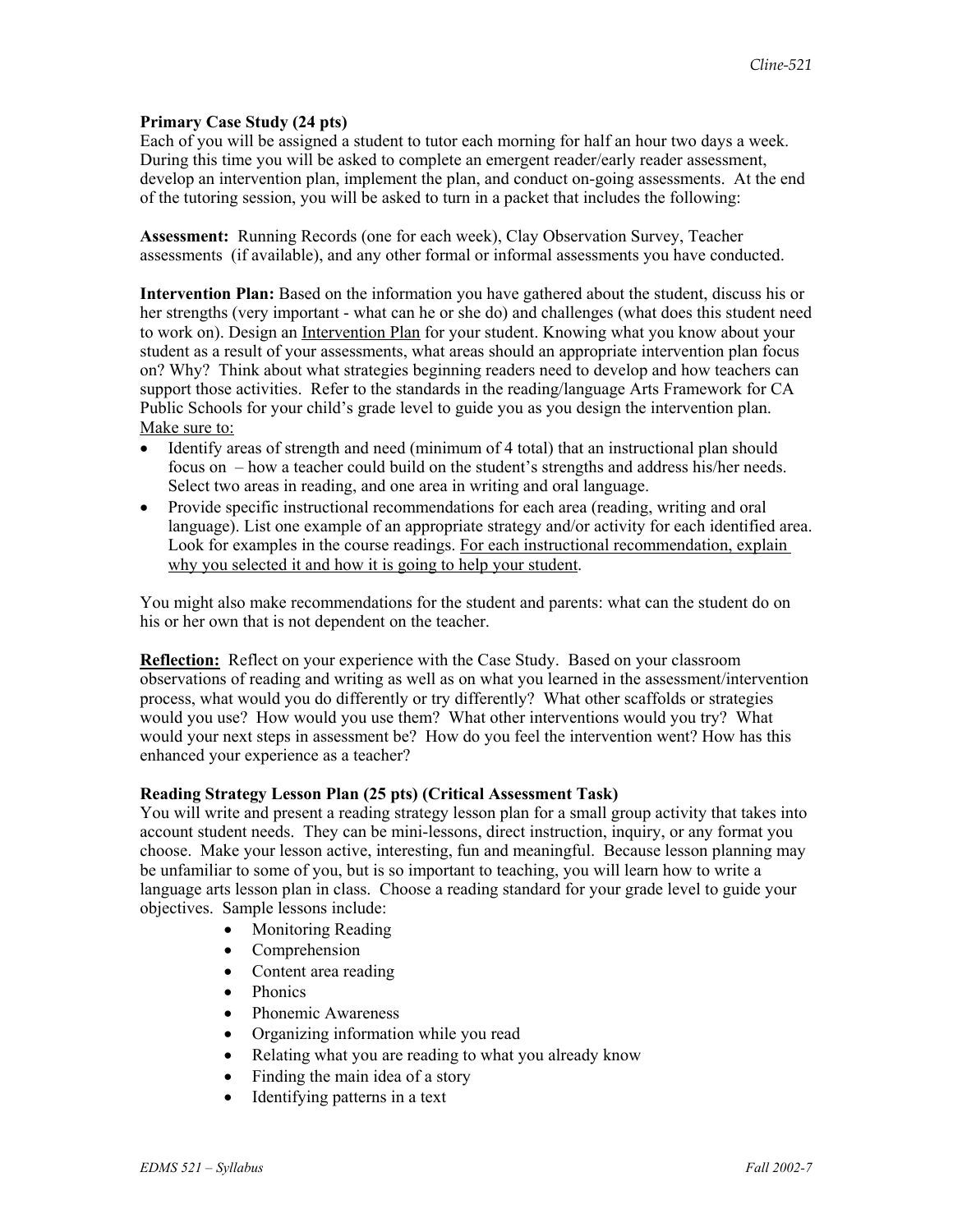# • Using graphic organizers for comprehension **California Reading Initiative Reading/ Language Arts Components Grid** (Quiocho, 2000)

| Component | <b>How to Assess</b> | <b>How to Teach It</b><br>(Strategies) | <b>Accommodations</b> |
|-----------|----------------------|----------------------------------------|-----------------------|
|           |                      |                                        |                       |
|           |                      |                                        |                       |
|           |                      |                                        |                       |
|           |                      |                                        |                       |
|           |                      |                                        |                       |
|           |                      |                                        |                       |
|           |                      |                                        |                       |
|           |                      |                                        |                       |
|           |                      |                                        |                       |
|           |                      |                                        |                       |
|           |                      |                                        |                       |
|           |                      |                                        |                       |